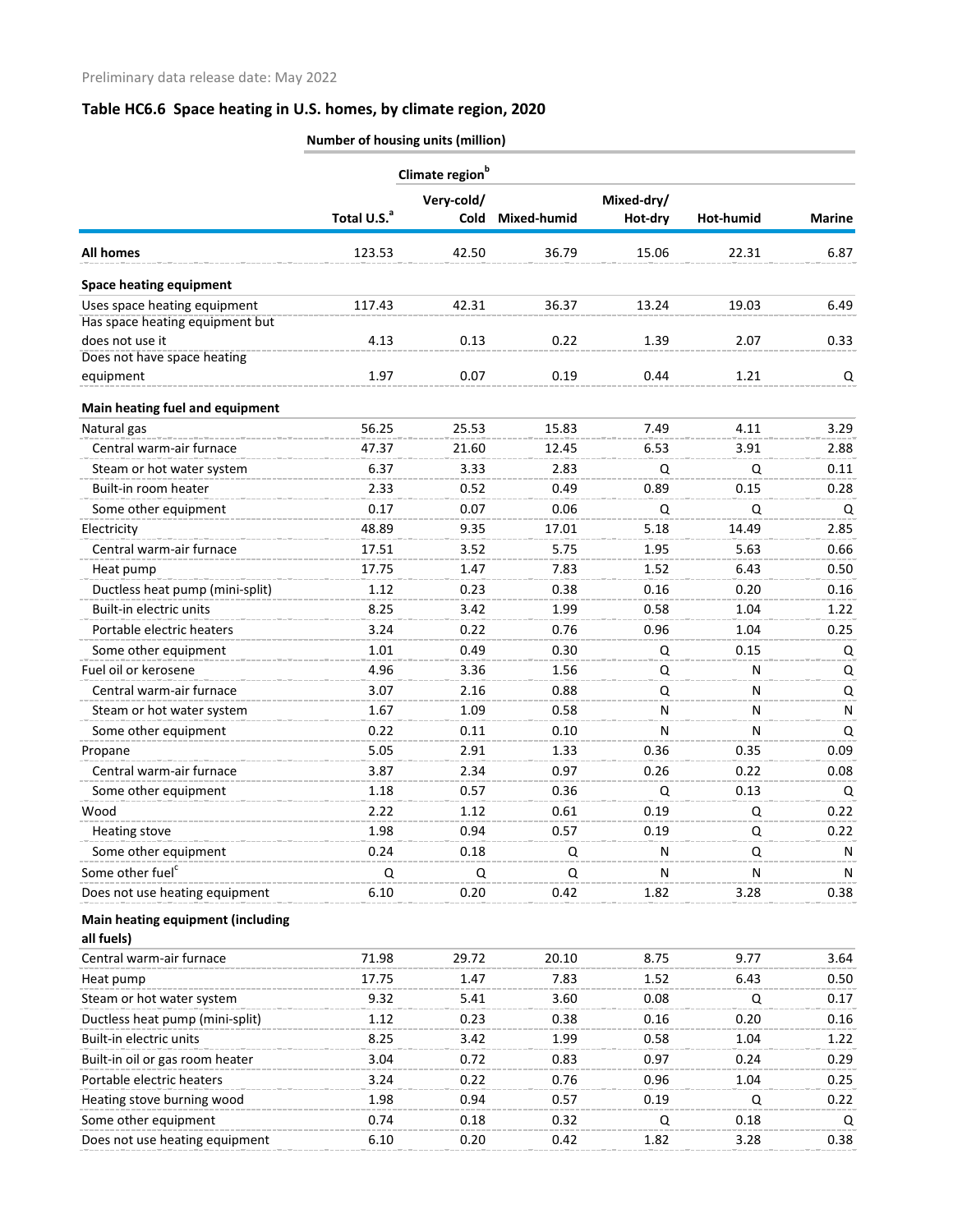|                                                                      | Climate region <sup>b</sup> |            |             |            |                  |               |
|----------------------------------------------------------------------|-----------------------------|------------|-------------|------------|------------------|---------------|
|                                                                      |                             | Very-cold/ |             | Mixed-dry/ |                  |               |
|                                                                      | Total U.S. <sup>a</sup>     | Cold       | Mixed-humid | Hot-dry    | <b>Hot-humid</b> | <b>Marine</b> |
| <b>All homes</b>                                                     | 123.53                      | 42.50      | 36.79       | 15.06      | 22.31            | 6.87          |
| Main heating equipment age                                           |                             |            |             |            |                  |               |
| Less than 2 years old                                                | 13.29                       | 3.85       | 3.94        | 1.54       | 3.26             | 0.70          |
| 2 to 4 years old                                                     | 17.19                       | 5.24       | 5.31        | 2.23       | 3.58             | 0.82          |
| 5 to 9 years old                                                     | 26.62                       | 8.75       | 8.96        | 2.64       | 4.84             | 1.42          |
| 10 to 14 years old                                                   | 22.28                       | 8.52       | 6.90        | 2.33       | 3.38             | 1.13          |
| 15 to 19 years old                                                   | 14.66                       | 5.63       | 4.42        | 1.71       | 2.13             | 0.78          |
| 20 or more years old                                                 | 23.40                       | 10.31      | 6.84        | 2.79       | 1.83             | 1.63          |
| Does not use heating equipment                                       | 6.10                        | 0.20       | 0.42        | 1.82       | 3.28             | 0.38          |
| Has thermostat                                                       |                             |            |             |            |                  |               |
| Yes                                                                  | 109.35                      | 39.68      | 32.01       | 12.15      | 19.91            | 5.59          |
| Smart or internet-connected                                          |                             |            |             |            |                  |               |
| thermostat                                                           | 12.78                       | 4.13       | 3.21        | 2.01       | 2.62             | 0.81          |
| Programmable thermostat                                              | 52.49                       | 18.62      | 15.45       | 6.08       | 9.55             | 2.78          |
| Non-programmable thermostat                                          | 44.08                       | 16.93      | 13.35       | 4.06       | 7.74             | 2.00          |
| No                                                                   | 12.73                       | 2.73       | 4.65        | 2.32       | 2.03             | 1.00          |
| Does not use heating or air-                                         |                             |            |             |            |                  |               |
| conditioning equipment                                               | 1.45                        | 0.09       | 0.13        | 0.59       | 0.37             | 0.27          |
| Main heating equipment control                                       |                             |            |             |            |                  |               |
| Sets one temperature and leaves it                                   |                             |            |             |            |                  |               |
| there most of the time                                               | 50.49                       | 19.14      | 17.33       | 4.23       | 8.27             | 1.53          |
| Manually adjusts the temperature<br>Programmable or smart thermostat | 30.93                       | 11.42      | 8.68        | 3.50       | 5.50             | 1.82          |
| automatically adjusts the                                            |                             |            |             |            |                  |               |
| temperature                                                          | 19.79                       | 8.30       | 5.17        | 2.14       | 2.62             | 1.56          |
| Turns equipment on or off as needed                                  | 12.06                       | 2.38       | 3.13        | 2.85       | 2.33             | 1.36          |
| Household does not have control over                                 |                             |            |             |            |                  |               |
| the equipment                                                        | 3.91                        | 0.97       | 2.00        | 0.47       | 0.28             | 0.20          |
| Controls heating equipment in some<br>other way                      | 0.24                        | 0.10       | Q           | Q          | Q                | Q             |
| Does not use heating equipment                                       | 6.10                        | 0.20       | 0.42        | 1.82       | 3.28             | 0.38          |

**Number of housing units (million)**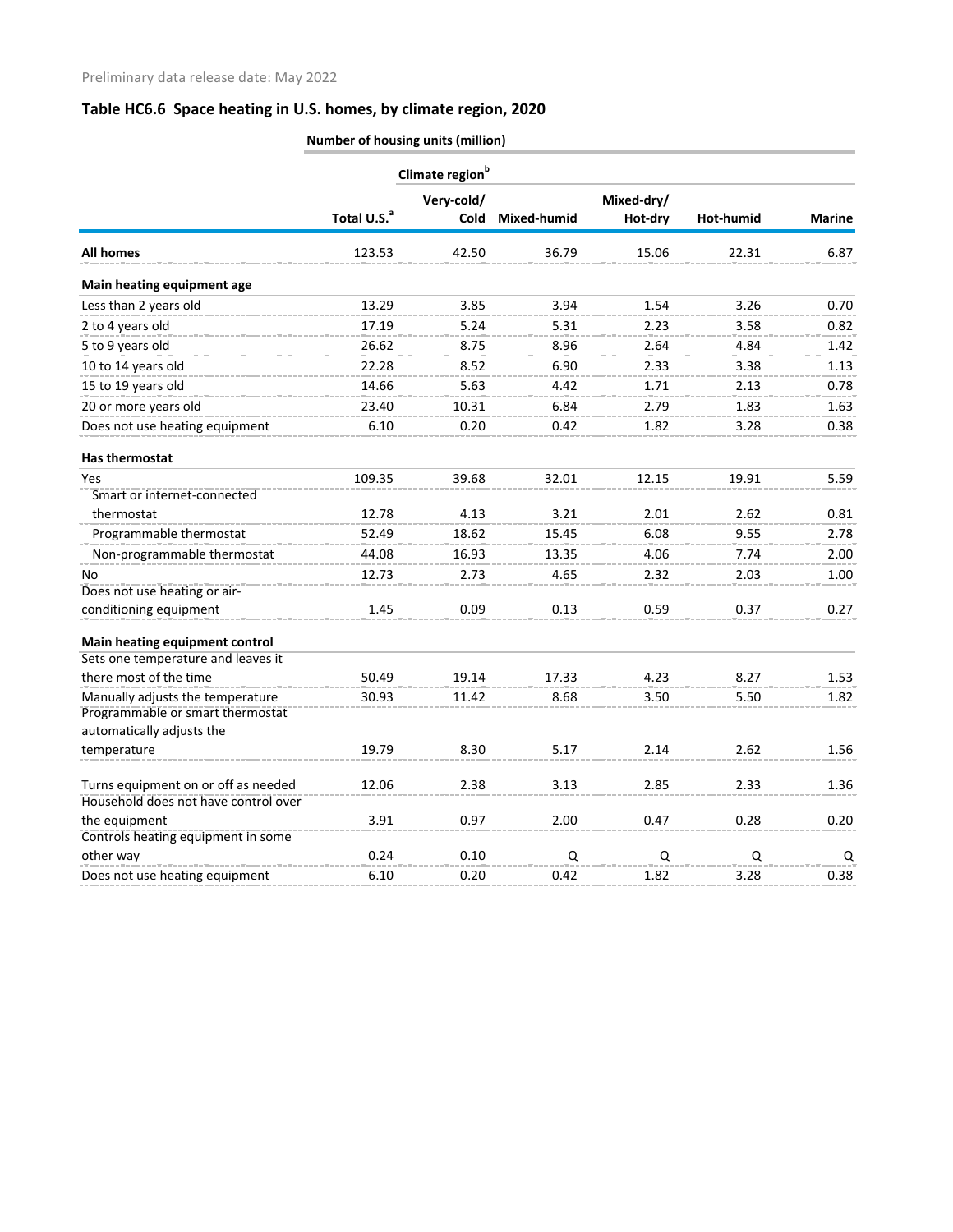|                                         | Climate region <sup>b</sup> |            |                  |            |           |               |
|-----------------------------------------|-----------------------------|------------|------------------|------------|-----------|---------------|
|                                         |                             | Very-cold/ |                  | Mixed-dry/ |           |               |
|                                         | Total U.S. <sup>a</sup>     |            | Cold Mixed-humid | Hot-dry    | Hot-humid | <b>Marine</b> |
| <b>All homes</b>                        | 123.53                      | 42.50      | 36.79            | 15.06      | 22.31     | 6.87          |
| Secondary heating fuel and<br>equipment |                             |            |                  |            |           |               |
| Uses secondary heating equipment        | 51.25                       | 19.62      | 16.85            | 4.98       | 6.71      | 3.09          |
| Natural gas                             | 7.55                        | 2.98       | 2.39             | 0.84       | 0.68      | 0.66          |
| Fireplace                               | 6.94                        | 2.72       | 2.18             | 0.79       | 0.63      | 0.63          |
| Some other equipment                    | 0.61                        | 0.26       | 0.22             | Q          | Q         | Q             |
| Electricity                             | 31.50                       | 11.78      | 10.43            | 3.15       | 4.36      | 1.79          |
| Portable electric heaters               | 25.02                       | 8.91       | 8.57             | 2.61       | 3.51      | 1.43          |
| Ductless heat pump (mini-split)         | 0.94                        | 0.39       | 0.34             | Q          | 0.10      | Q             |
| Built-in electric units                 | 3.17                        | 1.60       | 0.83             | 0.28       | 0.24      | 0.22          |
| Fireplace                               | 1.79                        | 0.70       | 0.45             | 0.18       | 0.41      | Q             |
| Some other equipment                    | 0.57                        | 0.18       | 0.24             | Q          | 0.10      | Q             |
| Wood                                    | 8.61                        | 3.50       | 2.33             | 0.92       | 1.30      | 0.55          |
| Heating stove                           | 3.12                        | 1.90       | 0.77             | 0.15       | Q         | 0.25          |
| Fireplace                               | 5.47                        | 1.60       | 1.55             | 0.78       | 1.23      | 0.31          |
| Some other equipment                    | Q                           | Q          | Q                | N          | Q         | $\mathsf{N}$  |
| Some other fuel <sup>c</sup>            | 3.59                        | 1.37       | 1.69             | 0.07       | 0.37      | 0.09          |
| Does not use secondary heating          |                             |            |                  |            |           |               |
| equipment                               | 66.18                       | 22.69      | 19.53            | 8.26       | 12.31     | 3.39          |
| Does not use any heating equipment      | 6.10                        | 0.20       | 0.42             | 1.82       | 3.28      | 0.38          |
| <b>Secondary heating usage</b>          |                             |            |                  |            |           |               |
| Uses all or almost all of the time      | 10.91                       | 4.97       | 3.59             | 0.75       | 0.91      | 0.68          |
| Uses at least once a week               | 9.41                        | 3.99       | 2.85             | 0.94       | 0.90      | 0.74          |
| Uses a few times per month              | 4.71                        | 1.79       | 1.47             | 0.49       | 0.61      | 0.34          |
| Uses only when it is very cold          | 19.64                       | 6.55       | 6.66             | 2.04       | 3.36      | 1.03          |
| Uses only in rare situations, such as   |                             |            |                  |            |           |               |
| when a guest is visiting                | 6.59                        | 2.33       | 2.27             | 0.75       | 0.94      | 0.30          |
| Does not use secondary heating          |                             |            |                  |            |           |               |
| equipment                               | 66.18                       | 22.69      | 19.53            | 8.26       | 12.31     | 3.39          |
| Does not use any heating equipment      | 6.10                        | 0.20       | 0.42             | 1.82       | 3.28      | 0.38          |
| Winter indoor daytime temperature       |                             |            |                  |            |           |               |
| when someone is home                    |                             |            |                  |            |           |               |
| 63 degrees or less                      | 4.29                        | 1.59       | 1.14             | 0.62       | 0.41      | 0.54          |
| 64 to 66 degrees                        | 10.27                       | 4.48       | 2.68             | 1.11       | 0.86      | 1.13          |
| 67 to 69 degrees                        | 32.43                       | 13.88      | 10.20            | 2.97       | 3.27      | 2.12          |
| 70 degrees                              | 26.94                       | 10.17      | 8.41             | 2.76       | 4.21      | 1.39          |
| 71 to 73 degrees                        | 25.20                       | 8.23       | 8.82             | 2.54       | 4.71      | 0.90          |
| 74 degrees or more                      | 18.30                       | 3.96       | 5.13             | 3.24       | 5.57      | 0.41          |
| Does not use heating equipment          | 6.10                        | 0.20       | 0.42             | 1.82       | 3.28      | 0.38          |
|                                         |                             |            |                  |            |           |               |

**Number of housing units (million)**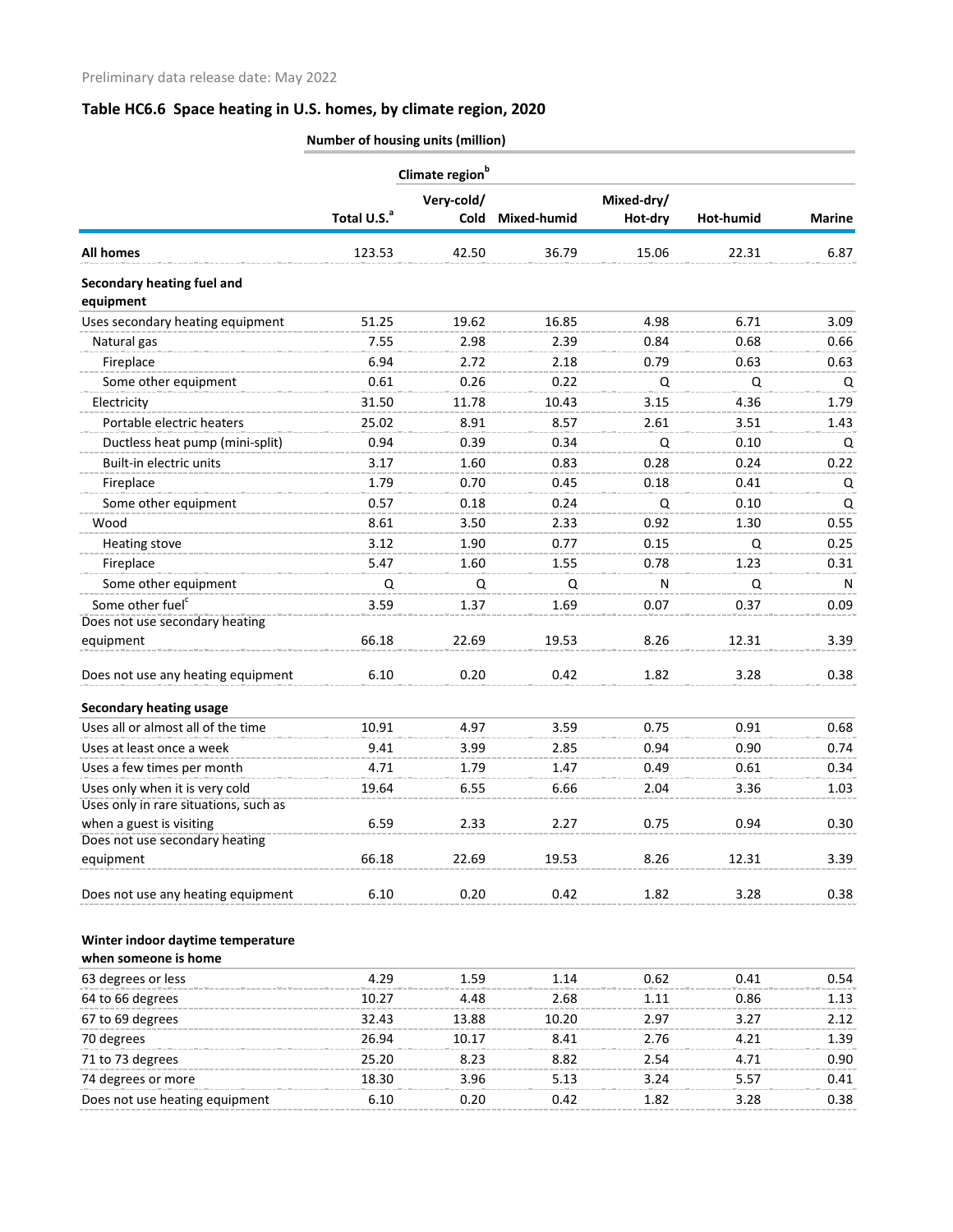|                                    | Climate region <sup>b</sup> |             |             |            |           |               |  |
|------------------------------------|-----------------------------|-------------|-------------|------------|-----------|---------------|--|
|                                    |                             | Very-cold/  |             | Mixed-dry/ |           |               |  |
|                                    | Total U.S. <sup>a</sup>     | <b>Cold</b> | Mixed-humid | Hot-dry    | Hot-humid | <b>Marine</b> |  |
| <b>All homes</b>                   | 123.53                      | 42.50       | 36.79       | 15.06      | 22.31     | 6.87          |  |
| Winter indoor daytime temperature  |                             |             |             |            |           |               |  |
| when no one is home                |                             |             |             |            |           |               |  |
| 63 degrees or less                 | 18.59                       | 7.56        | 4.32        | 2.66       | 1.74      | 2.32          |  |
| 64 to 66 degrees                   | 22.05                       | 8.78        | 6.26        | 2.88       | 2.45      | 1.68          |  |
| 67 to 69 degrees                   | 30.03                       | 11.68       | 10.46       | 2.70       | 3.75      | 1.44          |  |
| 70 degrees                         | 19.35                       | 6.97        | 6.51        | 1.82       | 3.50      | 0.54          |  |
| 71 to 73 degrees                   | 15.06                       | 5.02        | 5.54        | 1.25       | 2.87      | 0.38          |  |
| 74 degrees or more                 | 12.35                       | 2.30        | 3.28        | 1.92       | 4.71      | 0.13          |  |
| Does not use heating equipment     | 6.10                        | 0.20        | 0.42        | 1.82       | 3.28      | 0.38          |  |
| Winter indoor temperature at night |                             |             |             |            |           |               |  |
| 63 degrees or less                 | 14.70                       | 6.41        | 3.19        | 2.21       | 0.83      | 2.06          |  |
| 64 to 66 degrees                   | 19.67                       | 8.28        | 5.28        | 2.50       | 1.93      | 1.68          |  |
| 67 to 69 degrees                   | 31.47                       | 12.01       | 10.86       | 2.70       | 4.43      | 1.47          |  |
|                                    |                             |             |             |            |           |               |  |
| 70 degrees                         | 20.22                       | 7.08        | 6.81        | 1.84       | 3.72      | 0.77          |  |
| 71 to 73 degrees                   | 17.49                       | 5.36        | 6.28        | 1.59       | 3.94      | 0.32          |  |
| 74 degrees or more                 | 13.88                       | 3.16        | 3.95        | 2.39       | 4.18      | 0.20          |  |
| Does not use heating equipment     | 6.10                        | 0.20        | 0.42        | 1.82       | 3.28      | 0.38          |  |
| <b>Heated basement</b>             |                             |             |             |            |           |               |  |
| Yes                                | 24.93                       | 16.93       | 7.35        | 0.11       | Q         | 0.53          |  |
| No                                 | 11.71                       | 7.11        | 3.55        | 0.40       | 0.24      | 0.42          |  |
| Not asked (heated homes with no    |                             |             |             |            |           |               |  |
| basement)                          | 45.02                       | 6.37        | 13.64       | 8.73       | 12.85     | 3.42          |  |
| Not asked (unheated homes,         |                             |             |             |            |           |               |  |
| apartments, and mobile homes)      | 41.88                       | 12.08       | 12.26       | 5.82       | 9.21      | 2.50          |  |
| <b>Heated attic</b>                |                             |             |             |            |           |               |  |
| Yes                                | 3.48                        | 1.43        | 1.31        | 0.26       | 0.37      | 0.11          |  |
| No                                 | 51.56                       | 17.67       | 16.81       | 5.05       | 9.78      | 2.26          |  |
| Not asked (heated homes with no    |                             |             |             |            |           |               |  |
| attic)                             | 26.61                       | 11.33       | 6.42        | 3.93       | 2.94      | 1.99          |  |
| Not asked (unheated homes,         |                             |             |             |            |           |               |  |
| apartments, and mobile homes)      | 41.88                       | 12.08       | 12.26       | 5.82       | 9.21      | 2.50          |  |
| <b>Heated attached garage</b>      |                             |             |             |            |           |               |  |
| Yes                                | 3.87                        | 1.99        | 0.95        | 0.37       | 0.38      | 0.17          |  |
| No                                 | 46.07                       | 15.91       | 12.51       | 6.58       | 8.30      | 2.78          |  |
| Not asked (heated homes with no    |                             |             |             |            |           |               |  |
| attached garage)                   | 31.71                       | 12.52       | 11.07       | 2.28       | 4.43      | 1.41          |  |
| Not asked (unheated homes,         |                             |             |             |            |           |               |  |
| apartments, and mobile homes)      | 41.88                       | 12.08       | 12.26       | 5.82       | 9.21      | 2.50          |  |

**Number of housing units (million)**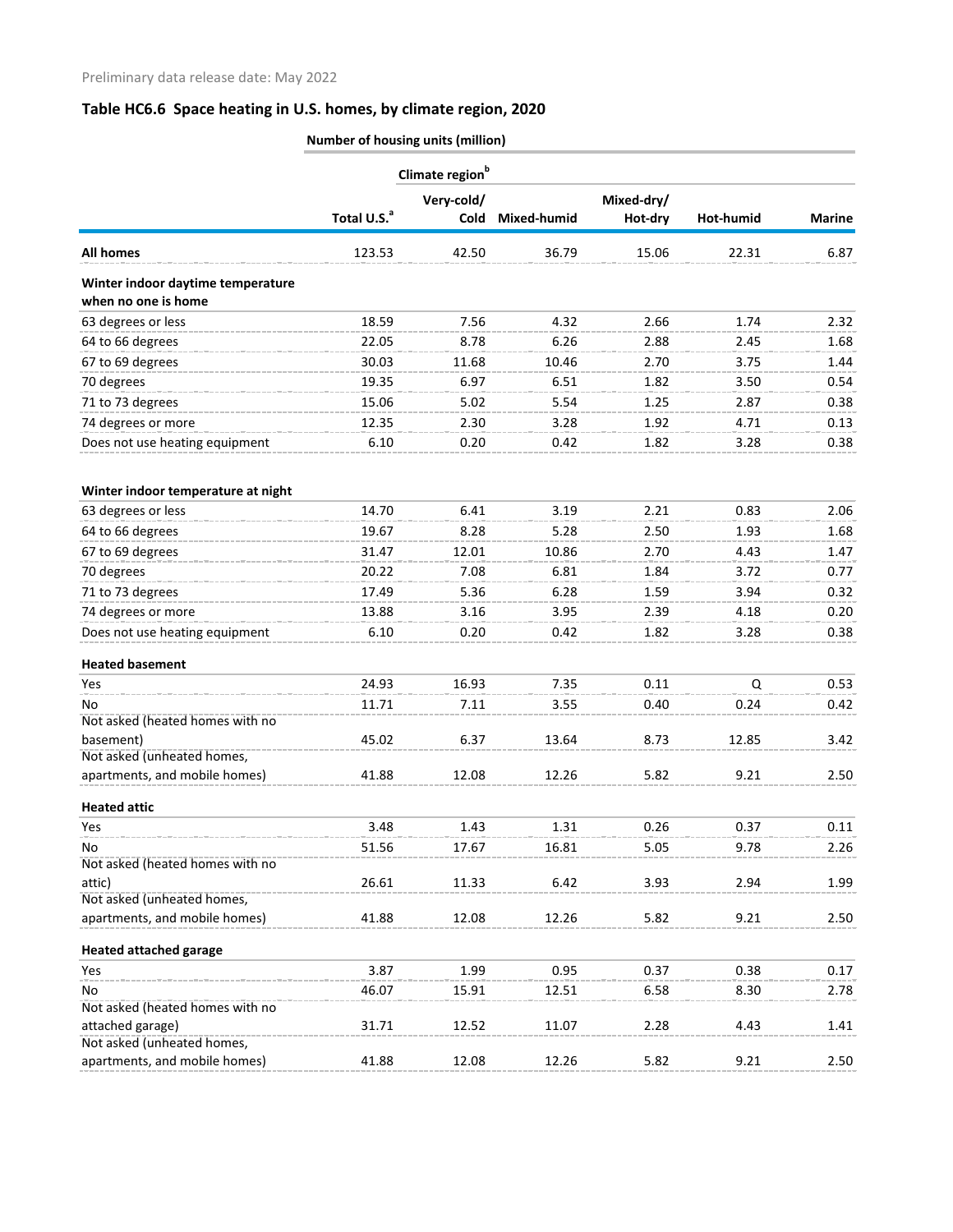|                                    | Number of housing units (million) |                             |                  |                       |           |               |  |  |
|------------------------------------|-----------------------------------|-----------------------------|------------------|-----------------------|-----------|---------------|--|--|
|                                    |                                   | Climate region <sup>b</sup> |                  |                       |           |               |  |  |
|                                    | Total U.S. <sup>a</sup>           | Very-cold/                  | Cold Mixed-humid | Mixed-dry/<br>Hot-dry | Hot-humid | <b>Marine</b> |  |  |
| <b>All homes</b>                   | 123.53                            | 42.50                       | 36.79            | 15.06                 | 22.31     | 6.87          |  |  |
| <b>Humidifier usage</b>            |                                   |                             |                  |                       |           |               |  |  |
| Uses a humidifier                  | 29.25                             | 14.75                       | 8.92             | 2.30                  | 2.29      | 0.99          |  |  |
| Uses only occasionally             | 7.13                              | 2.35                        | 2.21             | 1.10                  | 1.04      | 0.44          |  |  |
| Uses only during winter months     | 15.77                             | 9.52                        | 4.77             | 0.53                  | 0.60      | 0.35          |  |  |
| Uses about half of the year        | 2.21                              | 1.07                        | 0.68             | 0.27                  | 0.10      | 0.10          |  |  |
| Uses all or almost all of the year | 4.12                              | 1.81                        | 1.26             | 0.40                  | 0.55      | 0.10          |  |  |
| Does not use a humidifier          | 94.28                             | 27.75                       | 27.87            | 12.76                 | 20.02     | 5.88          |  |  |

Source: U.S. Energy Information Administration, Office of Energy Demand and Integrated Statistics, Form EIA-457A of the *2020 Residential Energy Consumption Survey*

Notes: Because of rounding, data may not sum to totals. See RECS Terminology for the definitions of terms used in these tables.

<sup>a</sup> Total U.S. includes all primary occupied housing units in the 50 states and the District of Columbia. Vacant housing units, seasonal units, second homes, military houses, and group quarters are excluded.

<sup>b</sup> The Building America program, sponsored by the U.S. Department of Energy's Office of Energy Efficiency and Renewable Energy (EERE), created these climate regions. We combined climate regions for this publication. The Subarctic region is included with data for Very-cold and Cold.

<sup>c</sup> Some other fuel includes coal and district steam.

Q = Data withheld because either the relative standard error (RSE) was greater than 50% or fewer than 10 households were in the reporting sample.

N = No households in reporting sample.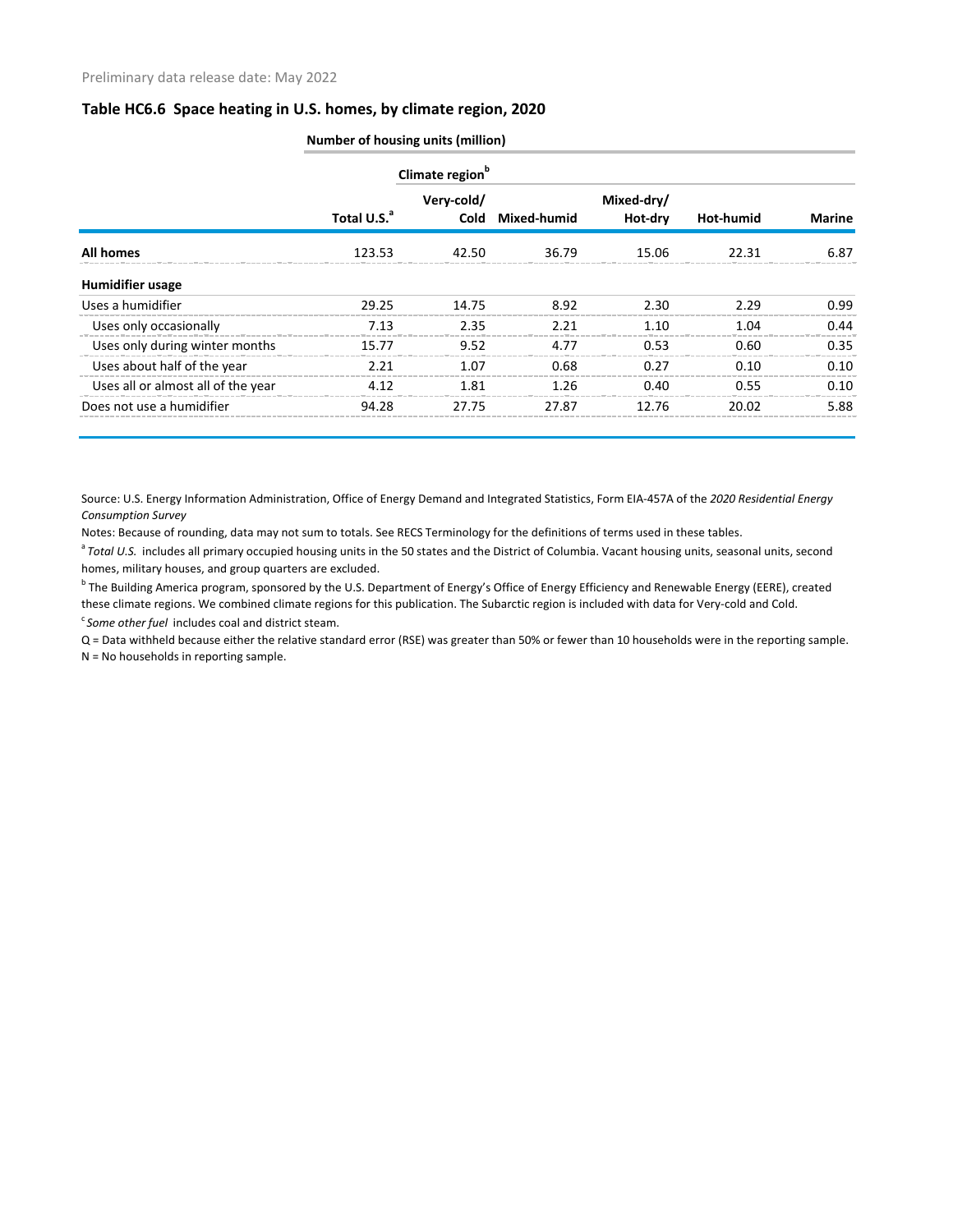| Very-cold/<br>Mixed-dry/<br>Total U.S. <sup>a</sup><br><b>Cold</b><br>Mixed-humid<br>Hot-dry<br>Hot-humid<br><b>All homes</b><br>0.00<br>0.54<br>0.77<br>1.23<br>0.69<br><b>Space heating equipment</b><br>Uses space heating equipment<br>0.23<br>0.56<br>0.79<br>1.42<br>1.45<br>Has space heating equipment but<br>does not use it<br>5.61<br>30.72<br>20.88<br>9.37<br>7.36<br>Does not have space heating<br>7.69<br>33.53<br>22.58<br>9.00<br>18.46<br>equipment<br>Main heating fuel and equipment<br>0.97<br>2.90<br>Natural gas<br>1.38<br>1.79<br>4.47<br>Central warm-air furnace<br>0.99<br>2.90<br>1.42<br>1.91<br>4.56<br>5.56<br>Steam or hot water system<br>3.76<br>5.67<br>41.70<br>56.31<br>25.94<br>Built-in room heater<br>6.13<br>13.16<br>12.86<br>10.49<br>19.12<br>Some other equipment<br>26.45<br>34.40<br>74.01<br>100.54<br>0.95<br>4.24<br>Electricity<br>2.71<br>1.35<br>1.79<br>Central warm-air furnace<br>2.16<br>5.30<br>2.93<br>7.59<br>3.62<br>1.84<br>2.10<br>8.35<br>3.91<br>7.26<br>Heat pump<br>Ductless heat pump (mini-split)<br>8.38<br>13.45<br>26.69<br>20.33<br>15.25<br>Built-in electric units<br>2.74<br>4.24<br>5.65<br>13.17<br>9.51<br>Portable electric heaters<br>6.15<br>20.51<br>10.73<br>9.35<br>11.59<br>101.71<br>32.11<br>Some other equipment<br>10.83<br>15.96<br>15.51<br>Fuel oil or kerosene<br>8.35<br>101.21<br>3.36<br>2.96<br>0.00<br>4.55<br>4.51<br>10.19<br>101.21<br>0.00<br>Central warm-air furnace<br>Steam or hot water system<br>6.77<br>6.72<br>13.80<br>0.00<br>0.00<br>16.16<br>19.87<br>31.26<br>0.00<br>0.00<br>Some other equipment<br>4.01<br>4.90<br>7.75<br>16.89<br>15.70<br>Propane<br>Central warm-air furnace<br>4.19<br>5.46<br>9.22<br>17.45<br>19.95<br>8.03<br>11.15<br>13.51<br>35.00<br>26.69<br>Some other equipment<br>5.19<br>9.69<br>Wood<br>8.39<br>22.04<br>32.43<br><b>Heating stove</b><br>5.76<br>8.80<br>10.50<br>22.04<br>37.93<br>Some other equipment<br>19.24<br>21.53<br>37.61<br>0.00<br>69.67<br>Some other fuel <sup>c</sup><br>33.09<br>41.91<br>59.20<br>0.00<br>0.00<br>Does not use heating equipment<br>4.53<br>22.73<br>13.82<br>8.36<br>5.88<br><b>Main heating equipment (including</b><br>all fuels)<br>Central warm-air furnace<br>0.66<br>2.19<br>2.74<br>0.95<br>1.56<br>3.91<br>1.84<br>7.26<br>2.10<br>8.35<br>Heat pump<br>Steam or hot water system<br>2.85<br>3.90<br>4.55<br>35.10<br>38.09 |               |
|-----------------------------------------------------------------------------------------------------------------------------------------------------------------------------------------------------------------------------------------------------------------------------------------------------------------------------------------------------------------------------------------------------------------------------------------------------------------------------------------------------------------------------------------------------------------------------------------------------------------------------------------------------------------------------------------------------------------------------------------------------------------------------------------------------------------------------------------------------------------------------------------------------------------------------------------------------------------------------------------------------------------------------------------------------------------------------------------------------------------------------------------------------------------------------------------------------------------------------------------------------------------------------------------------------------------------------------------------------------------------------------------------------------------------------------------------------------------------------------------------------------------------------------------------------------------------------------------------------------------------------------------------------------------------------------------------------------------------------------------------------------------------------------------------------------------------------------------------------------------------------------------------------------------------------------------------------------------------------------------------------------------------------------------------------------------------------------------------------------------------------------------------------------------------------------------------------------------------------------------------------------------------------------------------------------------------------------------------------------------------------------------------------------------------------------|---------------|
|                                                                                                                                                                                                                                                                                                                                                                                                                                                                                                                                                                                                                                                                                                                                                                                                                                                                                                                                                                                                                                                                                                                                                                                                                                                                                                                                                                                                                                                                                                                                                                                                                                                                                                                                                                                                                                                                                                                                                                                                                                                                                                                                                                                                                                                                                                                                                                                                                                   |               |
|                                                                                                                                                                                                                                                                                                                                                                                                                                                                                                                                                                                                                                                                                                                                                                                                                                                                                                                                                                                                                                                                                                                                                                                                                                                                                                                                                                                                                                                                                                                                                                                                                                                                                                                                                                                                                                                                                                                                                                                                                                                                                                                                                                                                                                                                                                                                                                                                                                   | <b>Marine</b> |
|                                                                                                                                                                                                                                                                                                                                                                                                                                                                                                                                                                                                                                                                                                                                                                                                                                                                                                                                                                                                                                                                                                                                                                                                                                                                                                                                                                                                                                                                                                                                                                                                                                                                                                                                                                                                                                                                                                                                                                                                                                                                                                                                                                                                                                                                                                                                                                                                                                   | 2.39          |
|                                                                                                                                                                                                                                                                                                                                                                                                                                                                                                                                                                                                                                                                                                                                                                                                                                                                                                                                                                                                                                                                                                                                                                                                                                                                                                                                                                                                                                                                                                                                                                                                                                                                                                                                                                                                                                                                                                                                                                                                                                                                                                                                                                                                                                                                                                                                                                                                                                   |               |
|                                                                                                                                                                                                                                                                                                                                                                                                                                                                                                                                                                                                                                                                                                                                                                                                                                                                                                                                                                                                                                                                                                                                                                                                                                                                                                                                                                                                                                                                                                                                                                                                                                                                                                                                                                                                                                                                                                                                                                                                                                                                                                                                                                                                                                                                                                                                                                                                                                   | 2.49          |
|                                                                                                                                                                                                                                                                                                                                                                                                                                                                                                                                                                                                                                                                                                                                                                                                                                                                                                                                                                                                                                                                                                                                                                                                                                                                                                                                                                                                                                                                                                                                                                                                                                                                                                                                                                                                                                                                                                                                                                                                                                                                                                                                                                                                                                                                                                                                                                                                                                   |               |
|                                                                                                                                                                                                                                                                                                                                                                                                                                                                                                                                                                                                                                                                                                                                                                                                                                                                                                                                                                                                                                                                                                                                                                                                                                                                                                                                                                                                                                                                                                                                                                                                                                                                                                                                                                                                                                                                                                                                                                                                                                                                                                                                                                                                                                                                                                                                                                                                                                   | 21.19         |
|                                                                                                                                                                                                                                                                                                                                                                                                                                                                                                                                                                                                                                                                                                                                                                                                                                                                                                                                                                                                                                                                                                                                                                                                                                                                                                                                                                                                                                                                                                                                                                                                                                                                                                                                                                                                                                                                                                                                                                                                                                                                                                                                                                                                                                                                                                                                                                                                                                   |               |
|                                                                                                                                                                                                                                                                                                                                                                                                                                                                                                                                                                                                                                                                                                                                                                                                                                                                                                                                                                                                                                                                                                                                                                                                                                                                                                                                                                                                                                                                                                                                                                                                                                                                                                                                                                                                                                                                                                                                                                                                                                                                                                                                                                                                                                                                                                                                                                                                                                   | 46.66         |
|                                                                                                                                                                                                                                                                                                                                                                                                                                                                                                                                                                                                                                                                                                                                                                                                                                                                                                                                                                                                                                                                                                                                                                                                                                                                                                                                                                                                                                                                                                                                                                                                                                                                                                                                                                                                                                                                                                                                                                                                                                                                                                                                                                                                                                                                                                                                                                                                                                   |               |
|                                                                                                                                                                                                                                                                                                                                                                                                                                                                                                                                                                                                                                                                                                                                                                                                                                                                                                                                                                                                                                                                                                                                                                                                                                                                                                                                                                                                                                                                                                                                                                                                                                                                                                                                                                                                                                                                                                                                                                                                                                                                                                                                                                                                                                                                                                                                                                                                                                   | 4.54          |
|                                                                                                                                                                                                                                                                                                                                                                                                                                                                                                                                                                                                                                                                                                                                                                                                                                                                                                                                                                                                                                                                                                                                                                                                                                                                                                                                                                                                                                                                                                                                                                                                                                                                                                                                                                                                                                                                                                                                                                                                                                                                                                                                                                                                                                                                                                                                                                                                                                   | 4.76          |
|                                                                                                                                                                                                                                                                                                                                                                                                                                                                                                                                                                                                                                                                                                                                                                                                                                                                                                                                                                                                                                                                                                                                                                                                                                                                                                                                                                                                                                                                                                                                                                                                                                                                                                                                                                                                                                                                                                                                                                                                                                                                                                                                                                                                                                                                                                                                                                                                                                   | 28.67         |
|                                                                                                                                                                                                                                                                                                                                                                                                                                                                                                                                                                                                                                                                                                                                                                                                                                                                                                                                                                                                                                                                                                                                                                                                                                                                                                                                                                                                                                                                                                                                                                                                                                                                                                                                                                                                                                                                                                                                                                                                                                                                                                                                                                                                                                                                                                                                                                                                                                   | 24.11         |
|                                                                                                                                                                                                                                                                                                                                                                                                                                                                                                                                                                                                                                                                                                                                                                                                                                                                                                                                                                                                                                                                                                                                                                                                                                                                                                                                                                                                                                                                                                                                                                                                                                                                                                                                                                                                                                                                                                                                                                                                                                                                                                                                                                                                                                                                                                                                                                                                                                   | 72.89         |
|                                                                                                                                                                                                                                                                                                                                                                                                                                                                                                                                                                                                                                                                                                                                                                                                                                                                                                                                                                                                                                                                                                                                                                                                                                                                                                                                                                                                                                                                                                                                                                                                                                                                                                                                                                                                                                                                                                                                                                                                                                                                                                                                                                                                                                                                                                                                                                                                                                   | 4.14          |
|                                                                                                                                                                                                                                                                                                                                                                                                                                                                                                                                                                                                                                                                                                                                                                                                                                                                                                                                                                                                                                                                                                                                                                                                                                                                                                                                                                                                                                                                                                                                                                                                                                                                                                                                                                                                                                                                                                                                                                                                                                                                                                                                                                                                                                                                                                                                                                                                                                   | 9.57          |
|                                                                                                                                                                                                                                                                                                                                                                                                                                                                                                                                                                                                                                                                                                                                                                                                                                                                                                                                                                                                                                                                                                                                                                                                                                                                                                                                                                                                                                                                                                                                                                                                                                                                                                                                                                                                                                                                                                                                                                                                                                                                                                                                                                                                                                                                                                                                                                                                                                   | 10.75         |
|                                                                                                                                                                                                                                                                                                                                                                                                                                                                                                                                                                                                                                                                                                                                                                                                                                                                                                                                                                                                                                                                                                                                                                                                                                                                                                                                                                                                                                                                                                                                                                                                                                                                                                                                                                                                                                                                                                                                                                                                                                                                                                                                                                                                                                                                                                                                                                                                                                   | 18.93         |
|                                                                                                                                                                                                                                                                                                                                                                                                                                                                                                                                                                                                                                                                                                                                                                                                                                                                                                                                                                                                                                                                                                                                                                                                                                                                                                                                                                                                                                                                                                                                                                                                                                                                                                                                                                                                                                                                                                                                                                                                                                                                                                                                                                                                                                                                                                                                                                                                                                   | 6.62          |
|                                                                                                                                                                                                                                                                                                                                                                                                                                                                                                                                                                                                                                                                                                                                                                                                                                                                                                                                                                                                                                                                                                                                                                                                                                                                                                                                                                                                                                                                                                                                                                                                                                                                                                                                                                                                                                                                                                                                                                                                                                                                                                                                                                                                                                                                                                                                                                                                                                   | 20.86         |
|                                                                                                                                                                                                                                                                                                                                                                                                                                                                                                                                                                                                                                                                                                                                                                                                                                                                                                                                                                                                                                                                                                                                                                                                                                                                                                                                                                                                                                                                                                                                                                                                                                                                                                                                                                                                                                                                                                                                                                                                                                                                                                                                                                                                                                                                                                                                                                                                                                   | 43.87         |
|                                                                                                                                                                                                                                                                                                                                                                                                                                                                                                                                                                                                                                                                                                                                                                                                                                                                                                                                                                                                                                                                                                                                                                                                                                                                                                                                                                                                                                                                                                                                                                                                                                                                                                                                                                                                                                                                                                                                                                                                                                                                                                                                                                                                                                                                                                                                                                                                                                   | 45.26         |
|                                                                                                                                                                                                                                                                                                                                                                                                                                                                                                                                                                                                                                                                                                                                                                                                                                                                                                                                                                                                                                                                                                                                                                                                                                                                                                                                                                                                                                                                                                                                                                                                                                                                                                                                                                                                                                                                                                                                                                                                                                                                                                                                                                                                                                                                                                                                                                                                                                   | 51.14         |
|                                                                                                                                                                                                                                                                                                                                                                                                                                                                                                                                                                                                                                                                                                                                                                                                                                                                                                                                                                                                                                                                                                                                                                                                                                                                                                                                                                                                                                                                                                                                                                                                                                                                                                                                                                                                                                                                                                                                                                                                                                                                                                                                                                                                                                                                                                                                                                                                                                   | 0.00          |
|                                                                                                                                                                                                                                                                                                                                                                                                                                                                                                                                                                                                                                                                                                                                                                                                                                                                                                                                                                                                                                                                                                                                                                                                                                                                                                                                                                                                                                                                                                                                                                                                                                                                                                                                                                                                                                                                                                                                                                                                                                                                                                                                                                                                                                                                                                                                                                                                                                   | 100.76        |
|                                                                                                                                                                                                                                                                                                                                                                                                                                                                                                                                                                                                                                                                                                                                                                                                                                                                                                                                                                                                                                                                                                                                                                                                                                                                                                                                                                                                                                                                                                                                                                                                                                                                                                                                                                                                                                                                                                                                                                                                                                                                                                                                                                                                                                                                                                                                                                                                                                   | 28.45         |
|                                                                                                                                                                                                                                                                                                                                                                                                                                                                                                                                                                                                                                                                                                                                                                                                                                                                                                                                                                                                                                                                                                                                                                                                                                                                                                                                                                                                                                                                                                                                                                                                                                                                                                                                                                                                                                                                                                                                                                                                                                                                                                                                                                                                                                                                                                                                                                                                                                   | 31.30         |
|                                                                                                                                                                                                                                                                                                                                                                                                                                                                                                                                                                                                                                                                                                                                                                                                                                                                                                                                                                                                                                                                                                                                                                                                                                                                                                                                                                                                                                                                                                                                                                                                                                                                                                                                                                                                                                                                                                                                                                                                                                                                                                                                                                                                                                                                                                                                                                                                                                   | 57.58         |
|                                                                                                                                                                                                                                                                                                                                                                                                                                                                                                                                                                                                                                                                                                                                                                                                                                                                                                                                                                                                                                                                                                                                                                                                                                                                                                                                                                                                                                                                                                                                                                                                                                                                                                                                                                                                                                                                                                                                                                                                                                                                                                                                                                                                                                                                                                                                                                                                                                   | 16.57         |
|                                                                                                                                                                                                                                                                                                                                                                                                                                                                                                                                                                                                                                                                                                                                                                                                                                                                                                                                                                                                                                                                                                                                                                                                                                                                                                                                                                                                                                                                                                                                                                                                                                                                                                                                                                                                                                                                                                                                                                                                                                                                                                                                                                                                                                                                                                                                                                                                                                   | 16.57         |
|                                                                                                                                                                                                                                                                                                                                                                                                                                                                                                                                                                                                                                                                                                                                                                                                                                                                                                                                                                                                                                                                                                                                                                                                                                                                                                                                                                                                                                                                                                                                                                                                                                                                                                                                                                                                                                                                                                                                                                                                                                                                                                                                                                                                                                                                                                                                                                                                                                   | 0.00          |
|                                                                                                                                                                                                                                                                                                                                                                                                                                                                                                                                                                                                                                                                                                                                                                                                                                                                                                                                                                                                                                                                                                                                                                                                                                                                                                                                                                                                                                                                                                                                                                                                                                                                                                                                                                                                                                                                                                                                                                                                                                                                                                                                                                                                                                                                                                                                                                                                                                   | 0.00          |
|                                                                                                                                                                                                                                                                                                                                                                                                                                                                                                                                                                                                                                                                                                                                                                                                                                                                                                                                                                                                                                                                                                                                                                                                                                                                                                                                                                                                                                                                                                                                                                                                                                                                                                                                                                                                                                                                                                                                                                                                                                                                                                                                                                                                                                                                                                                                                                                                                                   | 18.54         |
|                                                                                                                                                                                                                                                                                                                                                                                                                                                                                                                                                                                                                                                                                                                                                                                                                                                                                                                                                                                                                                                                                                                                                                                                                                                                                                                                                                                                                                                                                                                                                                                                                                                                                                                                                                                                                                                                                                                                                                                                                                                                                                                                                                                                                                                                                                                                                                                                                                   |               |
|                                                                                                                                                                                                                                                                                                                                                                                                                                                                                                                                                                                                                                                                                                                                                                                                                                                                                                                                                                                                                                                                                                                                                                                                                                                                                                                                                                                                                                                                                                                                                                                                                                                                                                                                                                                                                                                                                                                                                                                                                                                                                                                                                                                                                                                                                                                                                                                                                                   |               |
|                                                                                                                                                                                                                                                                                                                                                                                                                                                                                                                                                                                                                                                                                                                                                                                                                                                                                                                                                                                                                                                                                                                                                                                                                                                                                                                                                                                                                                                                                                                                                                                                                                                                                                                                                                                                                                                                                                                                                                                                                                                                                                                                                                                                                                                                                                                                                                                                                                   | 3.90          |
|                                                                                                                                                                                                                                                                                                                                                                                                                                                                                                                                                                                                                                                                                                                                                                                                                                                                                                                                                                                                                                                                                                                                                                                                                                                                                                                                                                                                                                                                                                                                                                                                                                                                                                                                                                                                                                                                                                                                                                                                                                                                                                                                                                                                                                                                                                                                                                                                                                   | 10.75         |
|                                                                                                                                                                                                                                                                                                                                                                                                                                                                                                                                                                                                                                                                                                                                                                                                                                                                                                                                                                                                                                                                                                                                                                                                                                                                                                                                                                                                                                                                                                                                                                                                                                                                                                                                                                                                                                                                                                                                                                                                                                                                                                                                                                                                                                                                                                                                                                                                                                   | 23.66         |
| Ductless heat pump (mini-split)<br>8.38<br>15.25<br>13.45<br>26.69<br>20.33                                                                                                                                                                                                                                                                                                                                                                                                                                                                                                                                                                                                                                                                                                                                                                                                                                                                                                                                                                                                                                                                                                                                                                                                                                                                                                                                                                                                                                                                                                                                                                                                                                                                                                                                                                                                                                                                                                                                                                                                                                                                                                                                                                                                                                                                                                                                                       | 18.93         |
| Built-in electric units<br>2.74<br>4.24<br>5.65<br>9.51<br>13.17                                                                                                                                                                                                                                                                                                                                                                                                                                                                                                                                                                                                                                                                                                                                                                                                                                                                                                                                                                                                                                                                                                                                                                                                                                                                                                                                                                                                                                                                                                                                                                                                                                                                                                                                                                                                                                                                                                                                                                                                                                                                                                                                                                                                                                                                                                                                                                  | 6.62          |
| Built-in oil or gas room heater<br>5.53<br>10.39<br>9.95<br>10.89<br>21.49                                                                                                                                                                                                                                                                                                                                                                                                                                                                                                                                                                                                                                                                                                                                                                                                                                                                                                                                                                                                                                                                                                                                                                                                                                                                                                                                                                                                                                                                                                                                                                                                                                                                                                                                                                                                                                                                                                                                                                                                                                                                                                                                                                                                                                                                                                                                                        | 23.70         |
| 10.73<br>Portable electric heaters<br>6.15<br>20.51<br>11.59<br>9.35                                                                                                                                                                                                                                                                                                                                                                                                                                                                                                                                                                                                                                                                                                                                                                                                                                                                                                                                                                                                                                                                                                                                                                                                                                                                                                                                                                                                                                                                                                                                                                                                                                                                                                                                                                                                                                                                                                                                                                                                                                                                                                                                                                                                                                                                                                                                                              | 20.86         |
| Heating stove burning wood<br>5.76<br>8.80<br>10.50<br>22.04<br>37.93                                                                                                                                                                                                                                                                                                                                                                                                                                                                                                                                                                                                                                                                                                                                                                                                                                                                                                                                                                                                                                                                                                                                                                                                                                                                                                                                                                                                                                                                                                                                                                                                                                                                                                                                                                                                                                                                                                                                                                                                                                                                                                                                                                                                                                                                                                                                                             | 16.57         |
| Some other equipment<br>10.02<br>19.25<br>13.95<br>59.50<br>27.67                                                                                                                                                                                                                                                                                                                                                                                                                                                                                                                                                                                                                                                                                                                                                                                                                                                                                                                                                                                                                                                                                                                                                                                                                                                                                                                                                                                                                                                                                                                                                                                                                                                                                                                                                                                                                                                                                                                                                                                                                                                                                                                                                                                                                                                                                                                                                                 | 44.17         |
| 4.53<br>5.88<br>Does not use heating equipment<br>22.73<br>13.82<br>8.36                                                                                                                                                                                                                                                                                                                                                                                                                                                                                                                                                                                                                                                                                                                                                                                                                                                                                                                                                                                                                                                                                                                                                                                                                                                                                                                                                                                                                                                                                                                                                                                                                                                                                                                                                                                                                                                                                                                                                                                                                                                                                                                                                                                                                                                                                                                                                          | 18.54         |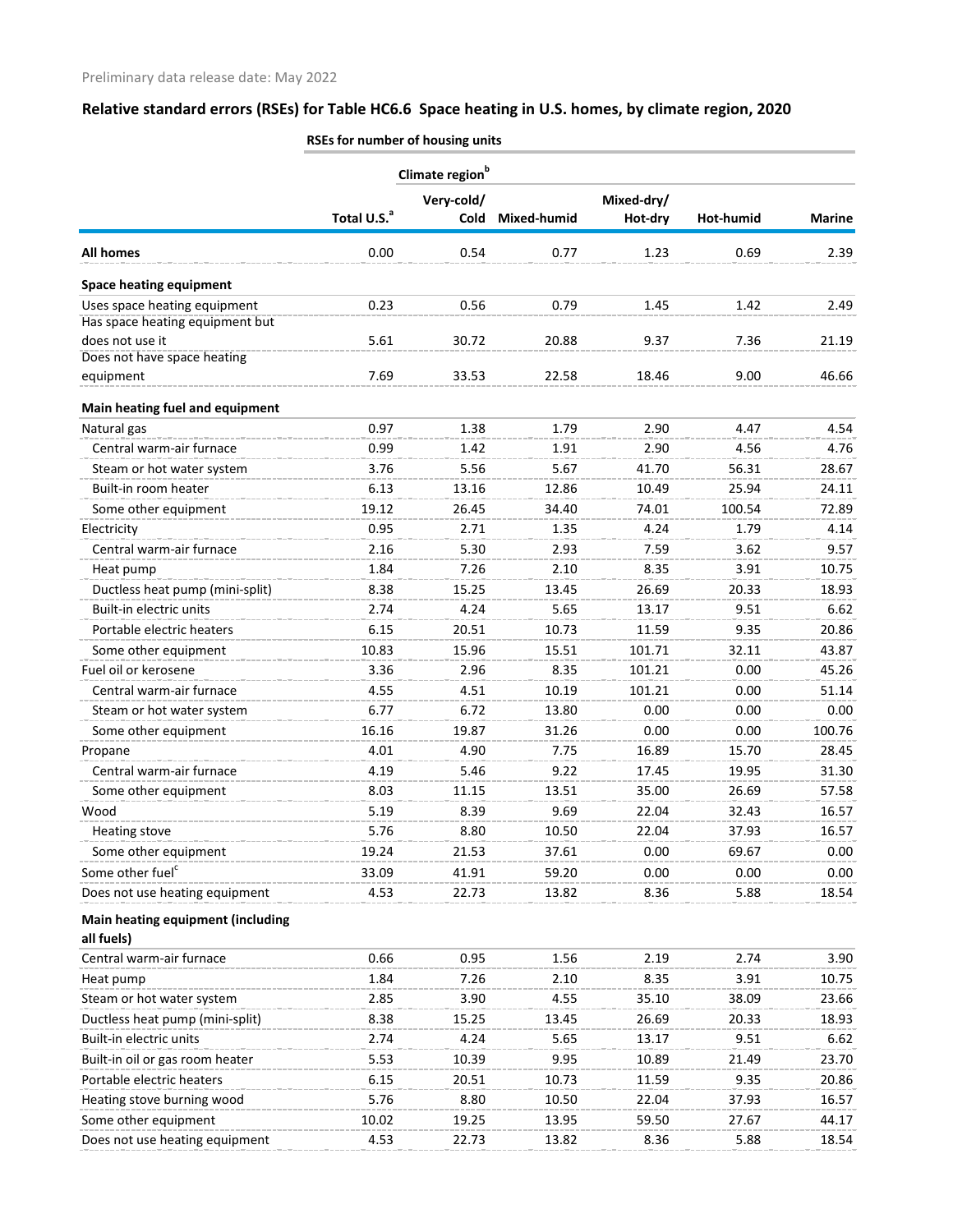|                                                                      |                         | Climate region <sup>b</sup> |             |            |           |               |
|----------------------------------------------------------------------|-------------------------|-----------------------------|-------------|------------|-----------|---------------|
|                                                                      |                         | Very-cold/                  |             | Mixed-dry/ |           |               |
|                                                                      | Total U.S. <sup>a</sup> | Cold                        | Mixed-humid | Hot-dry    | Hot-humid | <b>Marine</b> |
| <b>All homes</b>                                                     | 0.00                    | 0.54                        | 0.77        | 1.23       | 0.69      | 2.39          |
| Main heating equipment age                                           |                         |                             |             |            |           |               |
| Less than 2 years old                                                | 2.42                    | 4.67                        | 3.63        | 7.49       | 5.45      | 10.01         |
| 2 to 4 years old                                                     | 2.11                    | 3.15                        | 3.82        | 5.79       | 4.75      | 8.46          |
| 5 to 9 years old                                                     | 1.46                    | 3.05                        | 2.47        | 5.17       | 3.76      | 7.73          |
| 10 to 14 years old                                                   | 1.98                    | 2.83                        | 3.40        | 5.84       | 5.91      | 6.96          |
| 15 to 19 years old                                                   | 2.50                    | 3.80                        | 4.10        | 5.92       | 7.95      | 9.79          |
| 20 or more years old                                                 | 1.77                    | 2.50                        | 3.07        | 6.07       | 6.48      | 7.58          |
| Does not use heating equipment                                       | 4.53                    | 22.73                       | 13.82       | 8.36       | 5.88      | 18.54         |
| <b>Has thermostat</b>                                                |                         |                             |             |            |           |               |
| Yes                                                                  | 0.34                    | 0.63                        | 0.98        | 1.52       | 0.96      | 2.59          |
| Smart or internet-connected                                          |                         |                             |             |            |           |               |
| thermostat                                                           | 2.22                    | 3.97                        | 4.38        | 5.61       | 5.88      | 8.99          |
| Programmable thermostat                                              | 0.88                    | 1.53                        | 1.67        | 3.01       | 2.31      | 4.42          |
| Non-programmable thermostat                                          | 1.29                    | 1.95                        | 2.03        | 4.53       | 3.19      | 6.90          |
| No                                                                   | 2.69                    | 5.28                        | 3.34        | 7.57       | 6.72      | 8.59          |
| Does not use heating or air-                                         |                         |                             |             |            |           |               |
| conditioning equipment                                               | 8.80                    | 36.47                       | 24.10       | 16.11      | 14.95     | 20.58         |
| Main heating equipment control                                       |                         |                             |             |            |           |               |
| Sets one temperature and leaves it                                   |                         |                             |             |            |           |               |
| there most of the time                                               | 1.12                    | 1.96                        | 1.56        | 4.40       | 2.70      | 6.94          |
| Manually adjusts the temperature<br>Programmable or smart thermostat | 1.74                    | 2.50                        | 3.23        | 4.11       | 3.85      | 6.95          |
| automatically adjusts the                                            |                         |                             |             |            |           |               |
| temperature                                                          | 1.84                    | 2.43                        | 4.00        | 5.61       | 6.30      | 6.33          |
| Turns equipment on or off as needed                                  | 2.85                    | 6.29                        | 5.30        | 6.29       | 6.67      | 8.11          |
| Household does not have control over                                 |                         |                             |             |            |           |               |
| the equipment                                                        | 5.10                    | 9.58                        | 6.41        | 16.76      | 18.79     | 22.37         |
| Controls heating equipment in some                                   |                         |                             |             |            |           |               |
| other way                                                            | 17.23                   | 23.74                       | 35.41       | 51.28      | 59.83     | 57.06         |
| Does not use heating equipment                                       | 4.53                    | 22.73                       | 13.82       | 8.36       | 5.88      | 18.54         |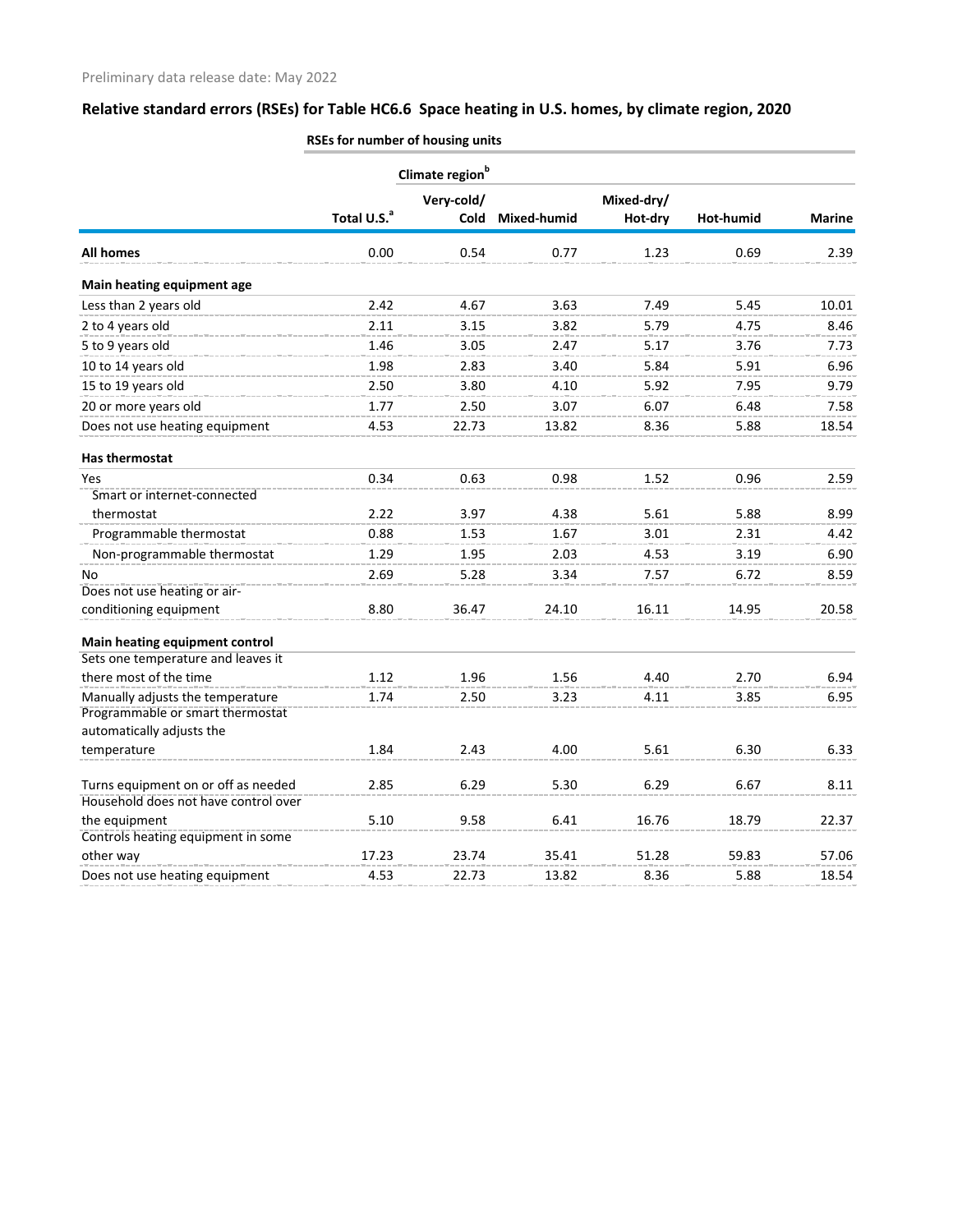|                                         | Climate region <sup>b</sup> |             |             |            |           |               |
|-----------------------------------------|-----------------------------|-------------|-------------|------------|-----------|---------------|
|                                         |                             | Very-cold/  |             | Mixed-dry/ |           |               |
|                                         | Total U.S. <sup>a</sup>     | <b>Cold</b> | Mixed-humid | Hot-dry    | Hot-humid | <b>Marine</b> |
| <b>All homes</b>                        | 0.00                        | 0.54        | 0.77        | 1.23       | 0.69      | 2.39          |
| Secondary heating fuel and<br>equipment |                             |             |             |            |           |               |
| Uses secondary heating equipment        | 1.01                        | 1.31        | 1.62        | 3.86       | 3.38      | 4.11          |
| Natural gas                             | 2.92                        | 4.28        | 4.77        | 13.09      | 11.35     | 8.44          |
| Fireplace                               | 3.15                        | 4.51        | 5.21        | 13.02      | 12.09     | 8.77          |
| Some other equipment                    | 9.87                        | 16.94       | 17.65       | 50.20      | 41.03     | 44.99         |
| Electricity                             | 1.35                        | 2.15        | 2.27        | 4.74       | 4.77      | 7.53          |
| Portable electric heaters               | 1.44                        | 2.68        | 2.58        | 4.90       | 5.35      | 8.33          |
| Ductless heat pump (mini-split)         | 9.64                        | 10.68       | 12.16       | 39.41      | 38.18     | 33.90         |
| Built-in electric units                 | 4.38                        | 5.80        | 9.30        | 20.85      | 20.95     | 18.12         |
| Fireplace                               | 5.70                        | 11.80       | 11.33       | 21.18      | 14.45     | 34.75         |
| Some other equipment                    | 12.75                       | 24.82       | 18.56       | 80.25      | 33.62     | 39.84         |
| Wood                                    | 2.73                        | 3.64        | 4.75        | 9.13       | 9.49      | 11.30         |
| <b>Heating stove</b>                    | 4.76                        | 5.78        | 8.65        | 24.50      | 37.51     | 16.75         |
| Fireplace                               | 3.77                        | 6.78        | 6.53        | 9.70       | 9.89      | 15.14         |
| Some other equipment                    | 68.13                       | 77.35       | 70.14       | 0.00       | 100.36    | 0.00          |
| Some other fuel <sup>c</sup>            | 4.50                        | 7.96        | 5.72        | 31.86      | 12.10     | 28.97         |
| Does not use secondary heating          |                             |             |             |            |           |               |
| equipment                               | 0.79                        | 1.40        | 1.45        | 2.75       | 2.16      | 3.96          |
| Does not use any heating equipment      | 4.53                        | 22.73       | 13.82       | 8.36       | 5.88      | 18.54         |
| <b>Secondary heating usage</b>          |                             |             |             |            |           |               |
| Uses all or almost all of the time      | 2.73                        | 3.56        | 4.23        | 10.27      | 10.90     | 10.65         |
| Uses at least once a week               | 2.32                        | 4.09        | 3.89        | 9.40       | 10.13     | 11.19         |
| Uses a few times per month              | 4.22                        | 6.19        | 6.33        | 17.28      | 13.33     | 15.01         |
| Uses only when it is very cold          | 2.10                        | 3.22        | 3.21        | 7.35       | 4.51      | 9.25          |
| Uses only in rare situations, such as   |                             |             |             |            |           |               |
| when a guest is visiting                | 3.46                        | 5.89        | 5.75        | 11.77      | 10.66     | 16.12         |
| Does not use secondary heating          |                             |             |             |            |           |               |
| equipment                               | 0.79                        | 1.40        | 1.45        | 2.75       | 2.16      | 3.96          |
| Does not use any heating equipment      | 4.53                        | 22.73       | 13.82       | 8.36       | 5.88      | 18.54         |
|                                         |                             |             |             |            |           |               |
| Winter indoor daytime temperature       |                             |             |             |            |           |               |
| when someone is home                    |                             |             |             |            |           |               |
| 63 degrees or less                      | 4.53                        | 8.06        | 8.98        | 13.84      | 16.18     | 12.94         |
| 64 to 66 degrees                        | 2.75                        | 3.73        | 5.41        | 8.55       | 10.55     | 9.47          |
| 67 to 69 degrees                        | 1.21                        | 1.77        | 2.07        | 5.76       | 4.83      | 6.67          |
| 70 degrees                              | 1.56                        | 2.32        | 2.33        | 4.65       | 4.49      | 7.80          |
| 71 to 73 degrees                        | 1.53                        | 2.68        | 2.87        | 5.58       | 3.89      | 10.75         |
| 74 degrees or more                      | 2.27                        | 4.89        | 4.20        | 5.87       | 4.08      | 15.65         |

Does not use heating equipment 4.53 22.73 13.82 8.36 5.88 18.54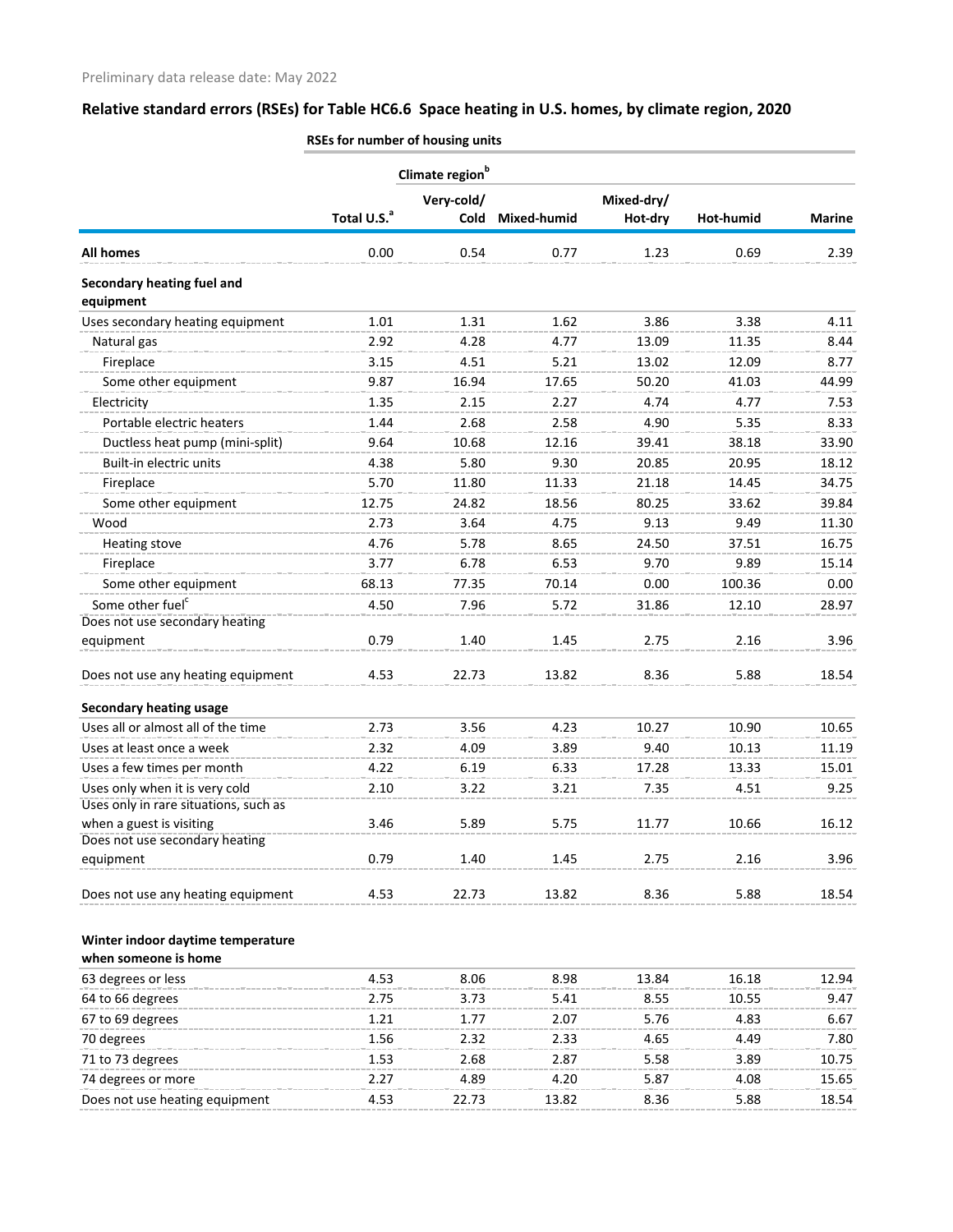|                                                | Climate region <sup>b</sup> |            |             |            |           |               |
|------------------------------------------------|-----------------------------|------------|-------------|------------|-----------|---------------|
|                                                |                             | Very-cold/ |             | Mixed-dry/ |           |               |
|                                                | Total U.S. <sup>a</sup>     | Cold       | Mixed-humid | Hot-dry    | Hot-humid | <b>Marine</b> |
| <b>All homes</b>                               | 0.00                        | 0.54       | 0.77        | 1.23       | 0.69      | 2.39          |
| Winter indoor daytime temperature              |                             |            |             |            |           |               |
| when no one is home                            |                             |            |             |            |           |               |
| 63 degrees or less                             | 2.15                        | 2.99       | 3.98        | 5.89       | 7.40      | 6.25          |
| 64 to 66 degrees                               | 1.95                        | 2.80       | 3.45        | 5.08       | 6.90      | 7.04          |
| 67 to 69 degrees                               | 1.39                        | 2.50       | 2.14        | 5.57       | 4.40      | 8.18          |
| 70 degrees                                     | 2.23                        | 3.47       | 3.15        | 7.89       | 5.99      | 10.56         |
| 71 to 73 degrees                               | 2.10                        | 3.91       | 3.62        | 7.57       | 5.38      | 14.43         |
| 74 degrees or more                             | 2.59                        | 6.04       | 4.47        | 8.03       | 4.95      | 25.29         |
| Does not use heating equipment                 | 4.53                        | 22.73      | 13.82       | 8.36       | 5.88      | 18.54         |
| Winter indoor temperature at night             |                             |            |             |            |           |               |
| 63 degrees or less                             | 2.70                        | 3.51       | 5.25        | 7.38       | 9.93      | 5.73          |
| 64 to 66 degrees                               | 2.11                        | 2.67       | 3.80        | 6.03       | 7.29      | 6.28          |
| 67 to 69 degrees                               | 1.65                        | 2.38       | 2.31        | 5.60       | 5.14      | 7.44          |
| 70 degrees                                     | 2.03                        | 3.29       | 2.92        | 6.29       | 5.25      | 8.80          |
| 71 to 73 degrees                               | 2.12                        | 3.79       | 3.21        | 6.19       | 5.59      | 18.18         |
| 74 degrees or more                             | 2.60                        | 5.52       | 4.67        | 5.91       | 5.34      | 22.35         |
| Does not use heating equipment                 | 4.53                        | 22.73      | 13.82       | 8.36       | 5.88      | 18.54         |
| <b>Heated basement</b>                         |                             |            |             |            |           |               |
| Yes                                            | 1.16                        | 1.35       | 2.62        | 29.42      | 71.38     | 9.40          |
| No                                             | 2.25                        | 2.87       | 3.97        | 15.61      | 17.89     | 13.57         |
| Not asked (heated homes with no                |                             |            |             |            |           |               |
| basement)                                      | 0.60                        | 2.94       | 1.61        | 2.17       | 1.78      | 3.84          |
| Not asked (unheated homes,                     |                             |            |             |            |           |               |
| apartments, and mobile homes)                  | 0.37                        | 1.07       | 1.57        | 3.00       | 2.03      | 5.22          |
| <b>Heated attic</b>                            |                             |            |             |            |           |               |
| Yes                                            | 4.07                        | 6.72       | 7.44        | 19.24      | 12.02     | 23.05         |
| No                                             | 0.74                        | 1.23       | 1.73        | 3.43       | 2.25      | 5.04          |
| Not asked (heated homes with no                |                             |            |             |            |           |               |
| attic)<br>Not asked (unheated homes,           | 1.39                        | 2.07       | 3.00        | 3.96       | 5.55      | 5.32          |
| apartments, and mobile homes)                  | 0.37                        | 1.07       | 1.57        | 3.00       | 2.03      | 5.22          |
| <b>Heated attached garage</b>                  |                             |            |             |            |           |               |
| Yes                                            | 3.93                        | 5.51       | 7.95        | 13.74      | 15.57     | 18.23         |
| No                                             | 0.88                        | 1.52       | 2.24        | 2.48       | 2.79      | 4.57          |
| Not asked (heated homes with no                |                             |            |             |            |           |               |
| attached garage)<br>Not asked (unheated homes, | 1.12                        | 1.71       | 1.97        | 6.09       | 3.43      | 6.22          |
| apartments, and mobile homes)                  | 0.37                        | 1.07       | 1.57        | 3.00       | 2.03      | 5.22          |
|                                                |                             |            |             |            |           |               |